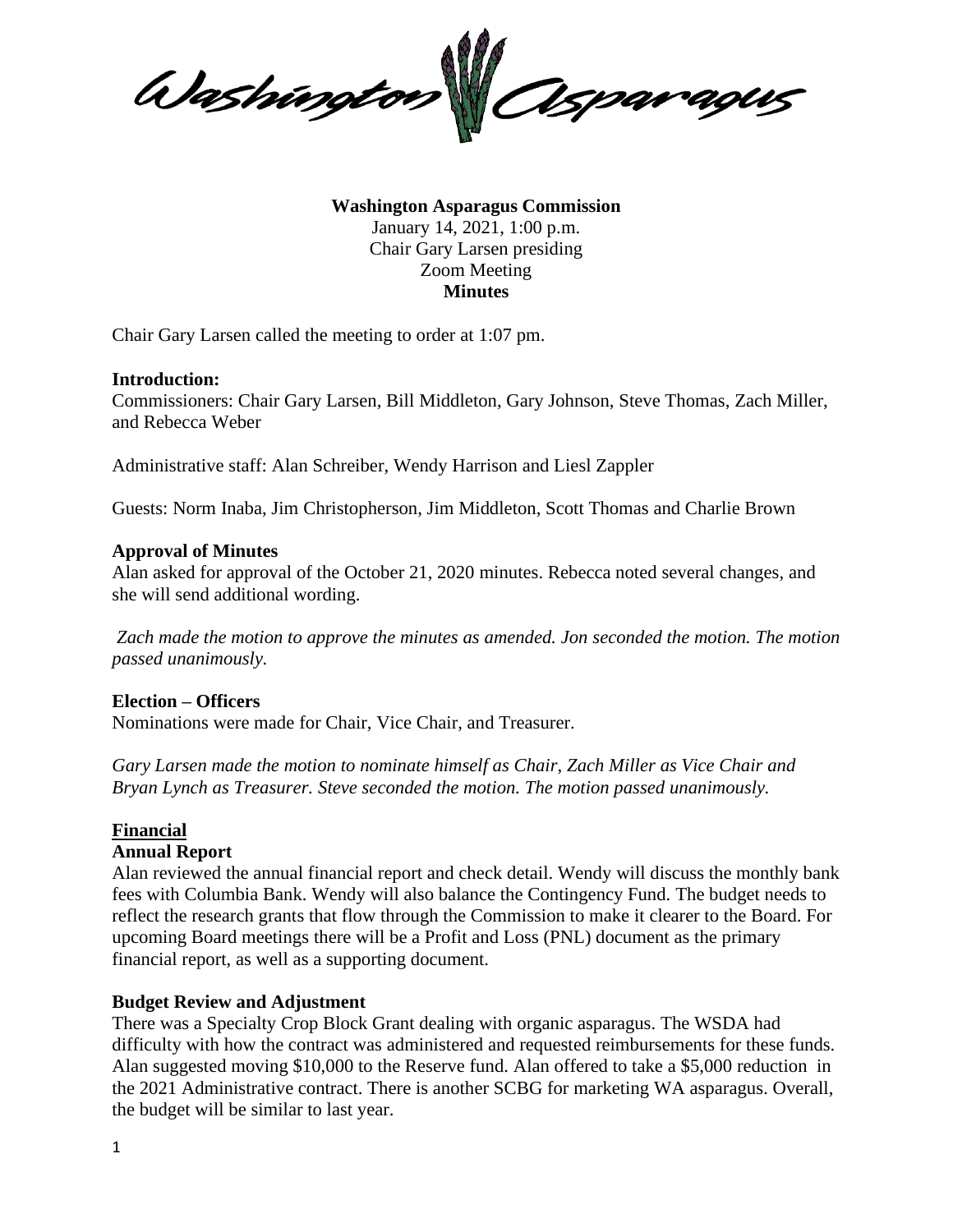## **DES Issues**

## **Temporary administrative contract**

Alan discussed the concerns with DES which stemmed from a series of letters regarding contracts sent by DES in 2018 to the wrong address. DES suspended the Commission's delegation of authority and since then WAC will need all expenditures to be approved by DES. The delegation of authority should be returned to the Commission by May. There is a temporary contract with Alan and the Administrative Service contract will need to be sent out to bid in April.

### **Committee Reports**

#### **Trade/Legislative**

Alan testified this week to the International Trade Commission regarding the 201-tariff case, and the lawyers were very interested in the impact of exports on the asparagus industry. Alan will keep the Board updated on this.

Charlie Brown gave a legislative update including agriculture overtime and the removal of the exemption, carbon reduction legislation and transportation projects. Alan will provide information to the growers on the overtime rules.

## **Market Education**

#### **Marketing Plan**

Alan shared a press release from Evado and discussed their 2021 marketing plan. Due to Covid, restaurant outreach was stopped and more efforts were put into retail outreach and social media marketing. This effort included grocery store partnerships and Kroeger will highlight Gourmet growers. Gary was concerned over additional costs and Liesl will follow up with Heather regarding this. Bill thanked Safeway for supporting WA growers.

The Promotions Committee voted to have Evado facilitate updating the WA asparagus logo and website. Sandy, Liesl and Gary will review the designs and make recommendations to the Board.

#### **Asparagus Festival**

Bill said that due to Covid they're unsure if they'll be able to hold the event. It's a lot of work for a short but popular event. The Middleton's appreciate the WAC support. The festival is in the budget and if it is allowed to under state guidelines the Commission will participate.

#### **Research**

#### **2021 Field Research**

Alan reviewed the asparagus research projects and the Research Committee review. Liesl will put the report on the WAC website. Alan hopes to have an asparagus field day this year.

#### **Geiger Lund harvester**

Alan reviewed the harvester and discussed its use for Spring 2021. It will be provided free of charge for the WAC to evaluate it. Alan will follow up with the owner on bringing it to Eastern WA.

## **Approval of Contracts**